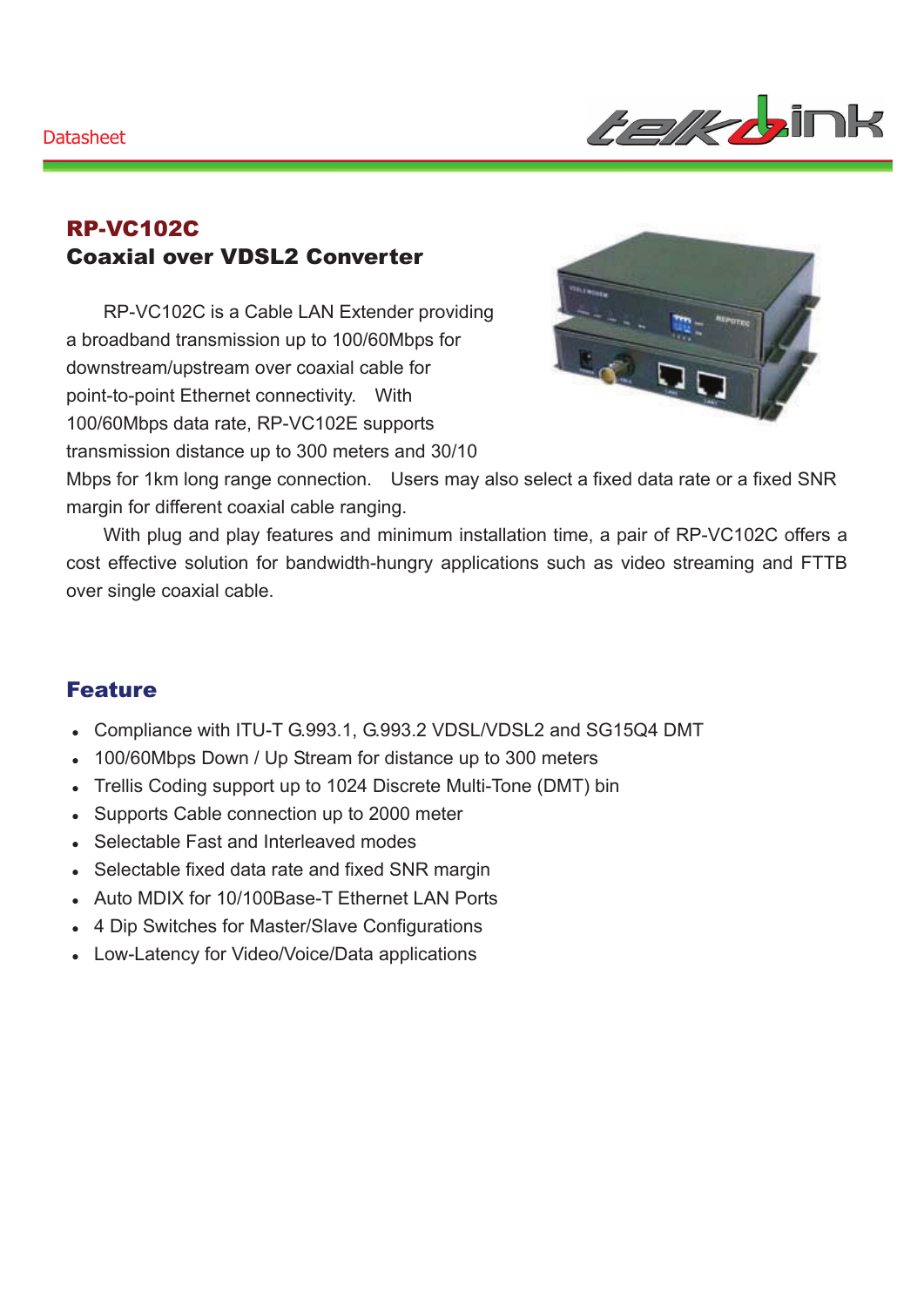# Specification

|                                                            | IEEE802.3/IEEE802.3u standard                                                                     |                                                     |                  |                 |  |  |
|------------------------------------------------------------|---------------------------------------------------------------------------------------------------|-----------------------------------------------------|------------------|-----------------|--|--|
| <b>Standard</b>                                            | Ethernet over VDSL2                                                                               |                                                     |                  |                 |  |  |
|                                                            | ITU-T G.993.1/2, SG15Q4 DMT Compliance<br>$\bullet$                                               |                                                     |                  |                 |  |  |
| <b>Interface</b>                                           | 2 RJ-45 10/100Mbps Ethernet ports<br>$\bullet$                                                    |                                                     |                  |                 |  |  |
|                                                            | 1 BNC Connector for Ethernet over Coaxial cable                                                   |                                                     |                  |                 |  |  |
|                                                            |                                                                                                   | 4 DIP switch for mode selection                     |                  |                 |  |  |
| <b>Cable</b>                                               | RJ-45 (Ethernet): Category 3, 4, 5 UTP/STP<br>$\bullet$                                           |                                                     |                  |                 |  |  |
|                                                            | $\bullet$                                                                                         | BNC (DSL): Coaxial cable                            |                  |                 |  |  |
| <b>VDSL Transmission</b>                                   | ITU-T G.993.1/2, SG15Q4 DMT Compliance<br>$\bullet$                                               |                                                     |                  |                 |  |  |
|                                                            |                                                                                                   | Trellis Code with 1024 DMT bins                     |                  |                 |  |  |
|                                                            | Max Data Rate: 100/60 Mbps<br>$\bullet$                                                           |                                                     |                  |                 |  |  |
| <b>Network Features</b><br><b>Data Rate &amp; Distance</b> | Auto-Detection for 10/100 Base-T and Half/Full duplex<br>$\bullet$                                |                                                     |                  |                 |  |  |
|                                                            | $\bullet$                                                                                         | High performance bridge for Ethernet extension      |                  |                 |  |  |
|                                                            | Fully compatible with IEEE802.3/IEEE802.3u<br>$\bullet$                                           |                                                     |                  |                 |  |  |
|                                                            |                                                                                                   | <b>Auto MDIX Function</b>                           |                  |                 |  |  |
|                                                            | $\bullet$                                                                                         | Performance in 5C2V Cable at 6dB without rate limit |                  |                 |  |  |
|                                                            |                                                                                                   | Down Stream                                         | Up Stream        | <b>Distance</b> |  |  |
|                                                            |                                                                                                   | Data Rate (Mbps)                                    | Data Rate (Mbps) | (feet)          |  |  |
|                                                            |                                                                                                   | 100                                                 | 60               | 500             |  |  |
|                                                            |                                                                                                   | 100                                                 | 58               | 1000            |  |  |
|                                                            |                                                                                                   | 100                                                 | 56               | 1250            |  |  |
|                                                            |                                                                                                   | 98                                                  | 53               | 1500            |  |  |
|                                                            |                                                                                                   | 96                                                  | 50               | 1750            |  |  |
|                                                            |                                                                                                   | 88                                                  | 48               | 2000            |  |  |
|                                                            |                                                                                                   | 80                                                  | 44               | 2500            |  |  |
|                                                            |                                                                                                   | 75                                                  | 35               | 3000            |  |  |
|                                                            |                                                                                                   | 70                                                  | 30               | 3500            |  |  |
|                                                            |                                                                                                   | 63                                                  | 25               | 4000            |  |  |
|                                                            |                                                                                                   |                                                     |                  |                 |  |  |
| <b>LED indicators</b>                                      | <b>POWER: Power is ON</b><br>$\bullet$                                                            |                                                     |                  |                 |  |  |
|                                                            | <b>BNC:</b> Cable Loop Connection Status<br>$\bullet$                                             |                                                     |                  |                 |  |  |
|                                                            | LAN1/ LAN2: Data Activity of LAN Port1,2<br>$\bullet$<br><b>BNC:</b> Cable Loop Connection Status |                                                     |                  |                 |  |  |
|                                                            | $\bullet$<br><b>M/S: Master/Slave Selection</b>                                                   |                                                     |                  |                 |  |  |
| <b>Power Supply</b>                                        | $\bullet$<br>External Power Adapter DC5V/2A<br>$\bullet$                                          |                                                     |                  |                 |  |  |
|                                                            | $\bullet$                                                                                         | Operating Temperature: 0°C~40°C                     |                  |                 |  |  |
| <b>Environment</b>                                         | Operating Humidity: 10%~90% (Non-Condensing)<br>$\bullet$                                         |                                                     |                  |                 |  |  |
| <b>Dimension</b>                                           | 120 * 90 * 28 mm<br>$\bullet$                                                                     |                                                     |                  |                 |  |  |
| <b>Certifications</b>                                      | CE, FCC<br>$\bullet$                                                                              |                                                     |                  |                 |  |  |